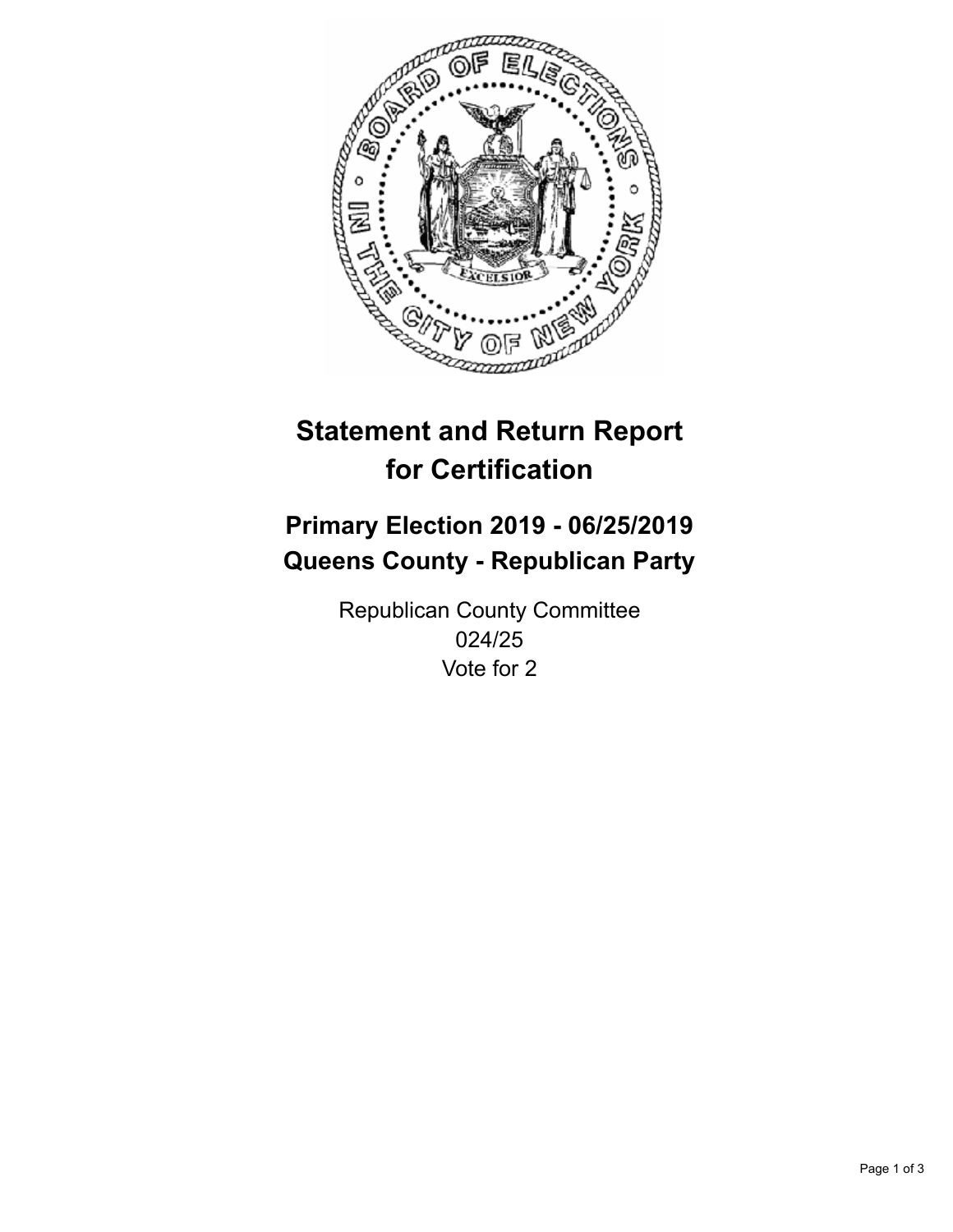

## **Assembly District 25**

| <b>PUBLIC COUNTER</b>                                    | 15 |
|----------------------------------------------------------|----|
| <b>MANUALLY COUNTED EMERGENCY</b>                        | 0  |
| ABSENTEE / MILITARY                                      |    |
| AFFIDAVIT                                                |    |
| <b>Total Ballots</b>                                     | 17 |
| Less - Inapplicable Federal/Special Presidential Ballots | 0  |
| <b>Total Applicable Ballots</b>                          | 17 |
| <b>JUDY L. HOUSER</b>                                    | 7  |
| MICHAEL CHANG                                            | 10 |
| LIU MEI CHANG                                            | 7  |
| <b>Total Votes</b>                                       | 24 |
| Unrecorded                                               | 10 |